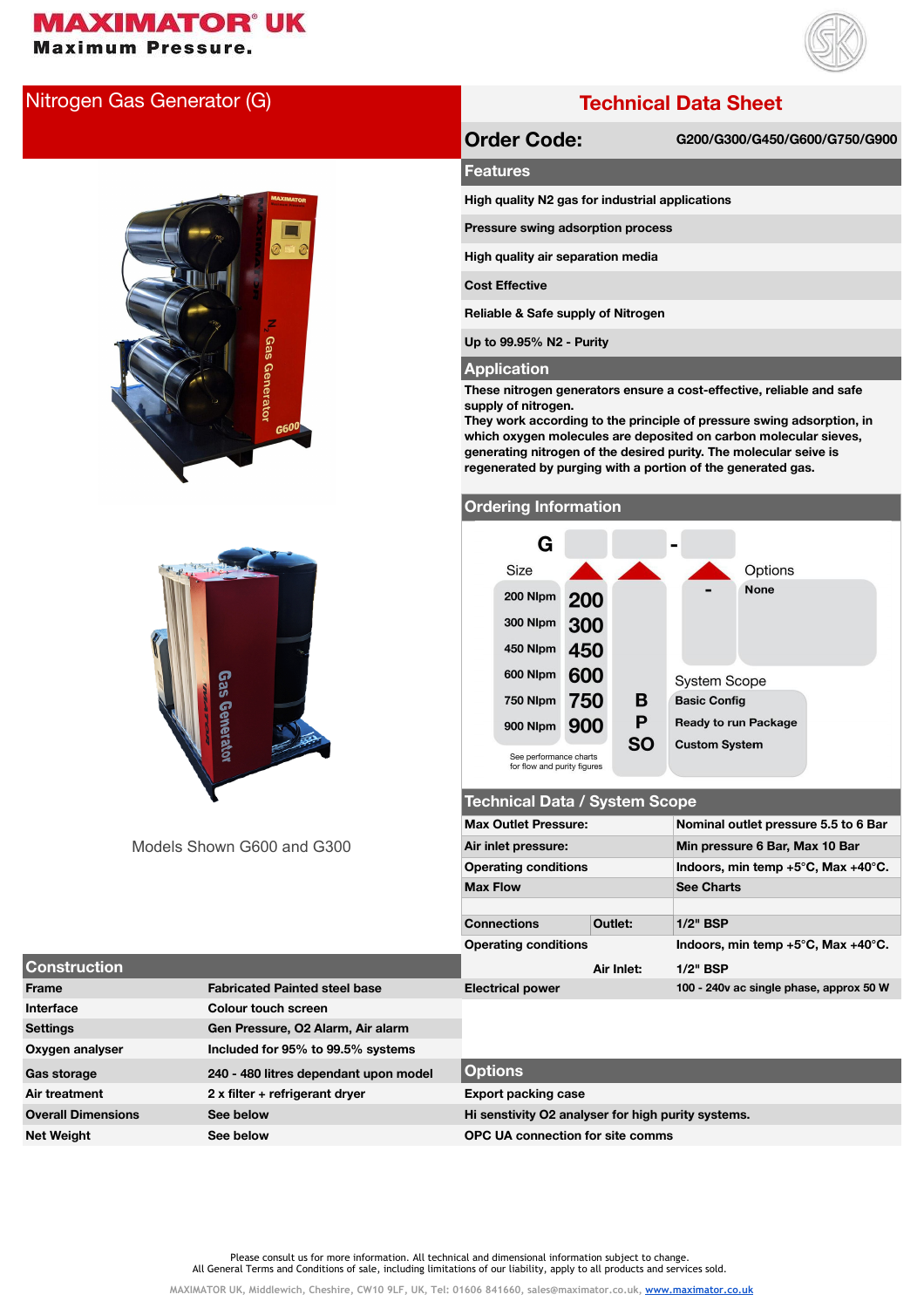**Maximum Pressure.** 

Nitrogen Gas Generator (G) **Technical Data Sheet**

**MAXIMATOR' UK** 



**Order Code: G200/G300/G450/G600/G750/G900**

#### Output Flow Rate (m3/hr) Vs Nitrogen Purity 80  $-6200$ 1250  $- 6300$  $- 6450$ 1000 60  $-6600$ Output litres per min  $- 6750$ 750 Output m3/hr 40  $-$  G900 500  $\overline{20}$ 250  $0 - 95%$  $0 - 95%$ 96% 97% 98% 99% Nitrogen Purity

### **Performance**



| <b>Maximator UK Nitrogen Generator Column Outputs</b> |                       |                          |                                          |      |      |      |      |      |       |       |        |
|-------------------------------------------------------|-----------------------|--------------------------|------------------------------------------|------|------|------|------|------|-------|-------|--------|
|                                                       |                       |                          | Flow based upon % purity of Nitrogen gas |      |      |      |      |      |       |       |        |
| <b>Model</b>                                          | <b>Column</b><br>size | No of<br>column<br>pairs | <b>Flow</b>                              | 95%  | 96%  | 97%  | 98%  | 99%  | 99.5% | 99.9% | 99.95% |
| G200                                                  | 1000                  | 2                        | m3/hr                                    | 16   | 14.6 | 14.2 | 12   | 10.2 | 8.4   | 5.8   | 5.2    |
|                                                       |                       |                          | lpm                                      | 267  | 243  | 237  | 200  | 170  | 140   | 97    | 87     |
| G300                                                  | 100                   | 3                        | m3/hr                                    | 24   | 21.9 | 21.3 | 18   | 15.3 | 12.6  | 8.7   | 7.8    |
|                                                       |                       |                          | lpm                                      | 400  | 365  | 355  | 300  | 255  | 210   | 145   | 130    |
| G450                                                  | 1400                  | 3                        | m3/hr                                    | 36.3 | 33   | 32.1 | 27.3 | 23.1 | 18.9  | 13.2  | 11.7   |
|                                                       |                       |                          | lpm                                      | 605  | 550  | 535  | 455  | 385  | 315   | 220   | 195    |
| G600                                                  | 1400                  | 4                        | m3/hr                                    | 48.4 | 44   | 42.8 | 36.4 | 30.8 | 25.2  | 17.6  | 15.6   |
|                                                       |                       |                          | lpm                                      | 807  | 733  | 713  | 607  | 513  | 420   | 293   | 260    |
| G750                                                  | 1400                  | 5                        | m3/hr                                    | 60.5 | 55   | 53.5 | 45.5 | 38.5 | 31.5  | 22    | 19.5   |
|                                                       |                       |                          | lpm                                      | 1008 | 917  | 892  | 758  | 642  | 525   | 367   | 325    |
| G900                                                  | 1400                  | 6                        | m3/hr                                    | 72.6 | 66   | 64.2 | 54.6 | 46.2 | 37.8  | 26.4  | 23.4   |
|                                                       |                       |                          | lpm                                      | 1210 | 1100 | 1070 | 910  | 770  | 630   | 440   | 390    |

Please consult us for more information. All technical and dimensional information subject to change. All General Terms and Conditions of sale, including limitations of our liability, apply to all products and services sold.

**[MAXIMATOR UK, Middlewich, Cheshire, CW10 9LF, UK, Tel: 01606 841660, sales@maximator.co.uk, www.maximator.co.uk](http://www.maximator.co.uk/)**